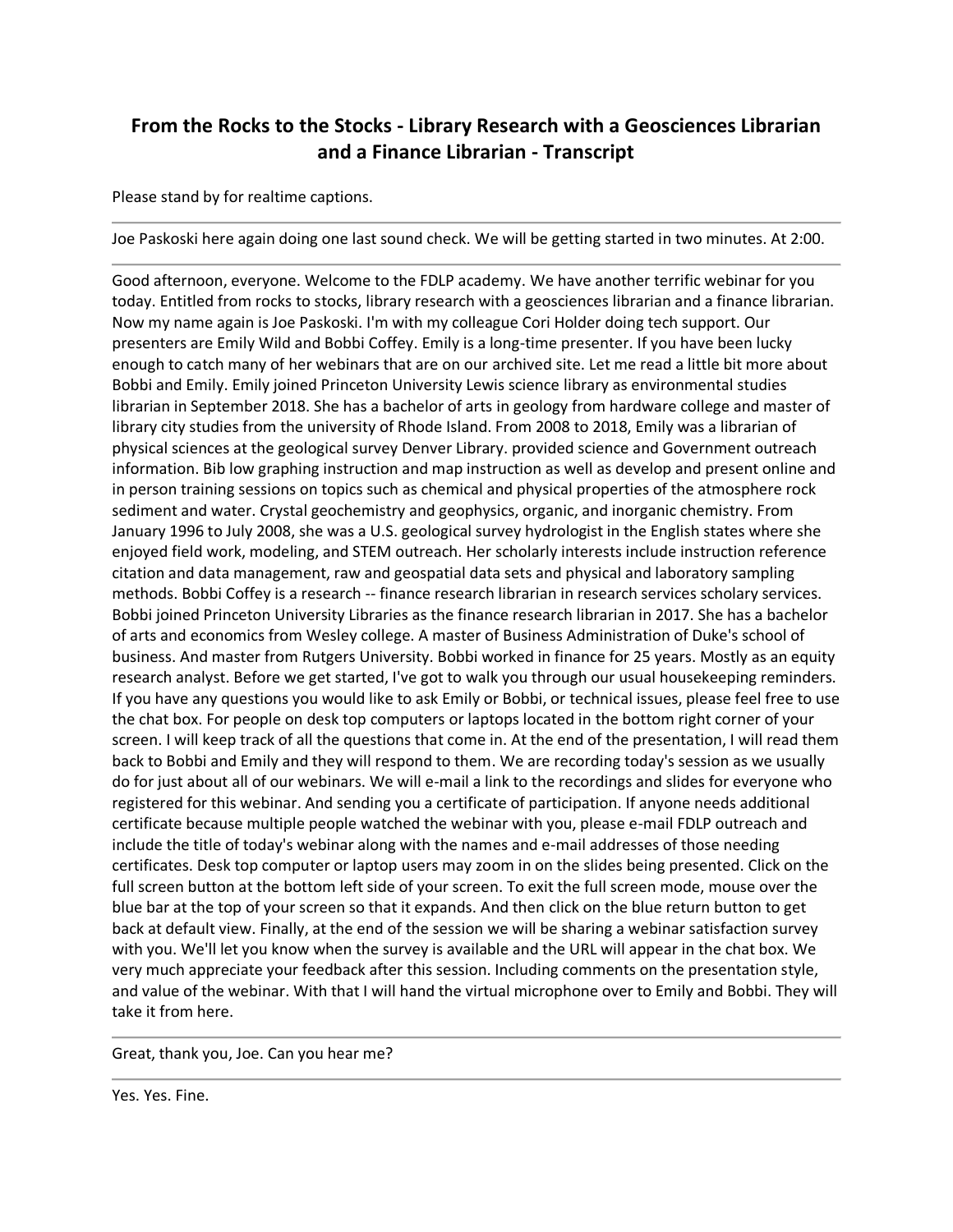Okay, thank you. Thank you everyone for joining today. I know everyone is busy and it's a beautiful sunny day out, at least here in New Jersey. So I just wanted to get started. Bobbi and I just tell a quick story. From day one when I arrived at Princeton University Library, I met Bobbi and we chitchatted. She mentioned she worked on Wall Street. And I mentioned I used to help Wall Street. We mentioned a few things about oil and gas and uranium and commodities and instantly I knew exactly what her background was. From that point on I started referring my geosciences and chemistry students and other students I help with anything related to energy or any type of commodity but the finance part. So that is what we've been working in tandem with a lot of students and others on campus with these types of information. Sometimes we help them the same day. Sometimes we help them throughout weeks. But we thought we wanted, this is interesting to us and we thought we would share within the library community. Just to start off, so this is the way that I see gold. I always think of it in a rock. So there is the gold ore is the one on the left. I think this is how Bobbi sees it. But she can speak later about it. The bars themselves. And then of course the indication here of Wall Street. And then this is gold coming out of earth. So this is natural and it does look like this. So I have links with each slide that you can copy from the chat. So I will be putting them in there. And so this is the first slide here. So you can copy and paste and look at your own computer and also explore. So the first, the reason why I wanted to include these links as well is because, within the U.S. geological survey, my old library, I realize sometimes with the exception this is a very orange presentation, most of the sources I use is US Gee logical services. They have an archive of photos. And that is why I include them, and they are great if you are giving presentations or teaching and want students to see different aspects of geology.

Moving forward. This is our libraries. And so I will put the links in the chat, if you want to check them out on your own computer. Oops. Sorry. Got ahead of myself there. I work in the Lewis Science Library and Bobbi works in the Firestone Library. Most of my work is in recap. With Harvard, Columbia, and Princeton university. It's across the lake from the university. So we can obtain the books and help. If you do have any questions about anything you are look for, please let us know and we are definitely a sharing community. Except for right now this semester we are still working remotely. The reason I say that, we are encouraged to each out to other libraries or people that are interested in and topics we are helping students and faculty with. In the eyes of Princeton, even though at my previous job, I helped the public a lot. And it was a society type of position, but like wise here at Princeton, they were in the service of humanity is our motto. And this is the link there. So we can still help the public. Not just the community within Princeton university. This is from the rocks. Because at one point when we were helping students, I can't remember when it was. But basically when we would help the students, sometimes they were going from the rocks to the stocks. And sometimes they were going to Bobbi for help and then to me. So it would be from the stocks to the rocks. So we see many of the same students on the same topic. So the upper right, I'm sorry the upper left is actually oil in rock. That is what it looks like to some extent. You can see it if you are doing field work or you happen to see it. You can see the oil in the rock. This is an example, the piddle picture of what field controlled substances used to look for. This is another picture of cold. And the reason why I have these two photos of Colorado, is that from an energy and mineral resources standpoint, if you are knew to geology and knew to look for this type of commodity and information, one of the tricks I show people is that it's perfect for using these two examples. This is the link for the Colorado oil and gas. And then there is also the Colorado mineral belt. And so where the rocks have the oil and gas, they are up here, and then you can see them here. I'm sorry, I forgot to do my red dot. So they are here and then over here on the western slope. And then a little bit down here. The mineral belt is the middle part here. That is because of the rock type. So these are more stud men tear type rocks. This is peta morphic built. They don't always occur together. Sometimes they can occur together vertically but not in the same formation because of the rock type. So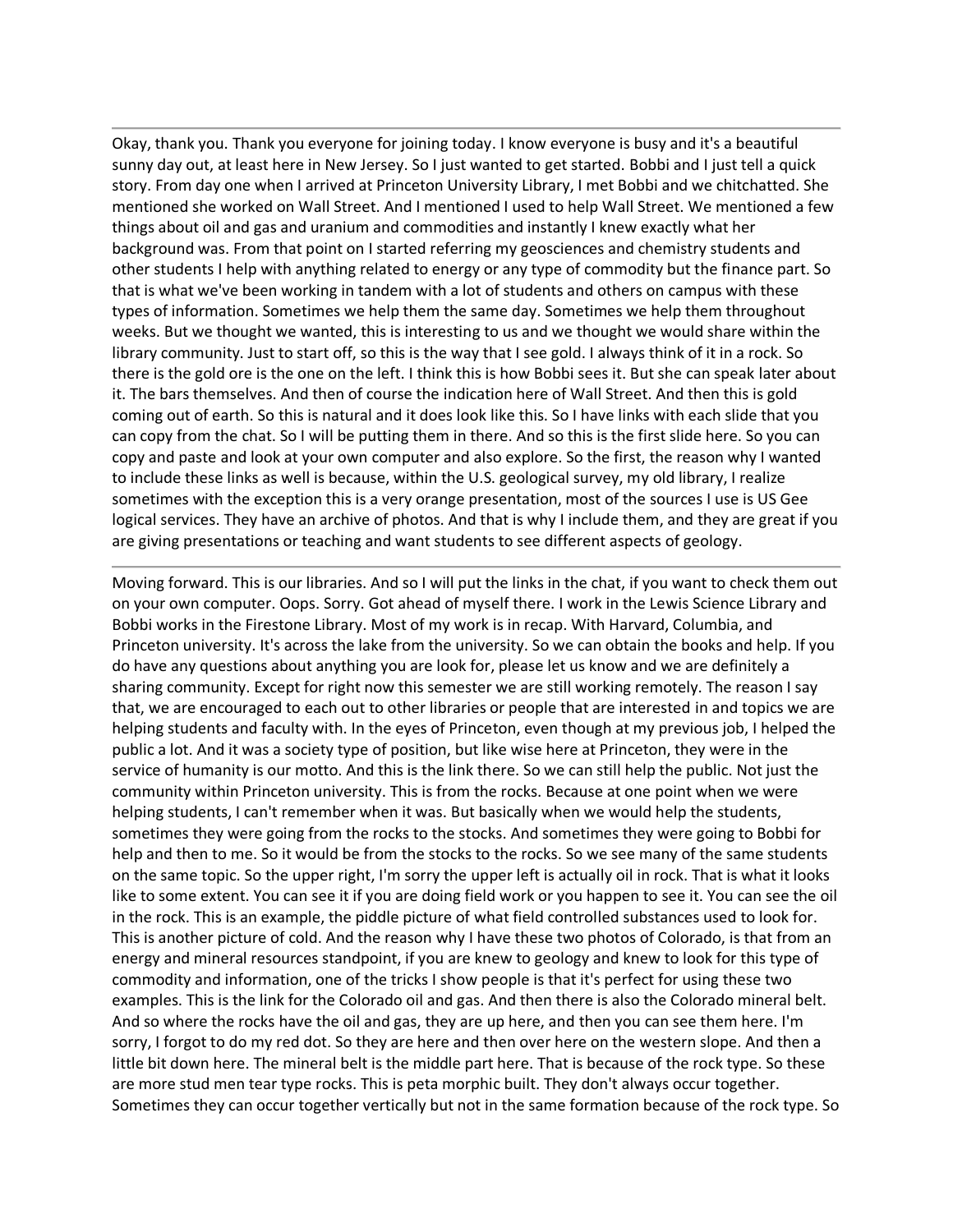it's one of the tricks I show people that are new to geology. This is me. I'm not going to spend too much time on this. This is my typical slide. These are the departments that I help and also the different, the USGS groups that I was embedded with. Because our library when I was in Denver was actually part, part of energy and minerals. But if you are look for information and this is a new field, I recommend checking these out because a lot of science librarians the first to look is scopest. And a lot of the reports the students are looking for the USGS reports that have oil and gas and coal. Gas hydrates and the minerals and commodity information.

So this is just a quick FYI. I get this question a lot about the types of people that I help. It's pretty much the same from when I looked at USGS as a librarian to where I work here. I helped more people in the financial industry. I think it's the proximity to New York city and of course the help of Bobbi referring people to me. So there is that connection. And so what is geosciences? I put this in here just in case people are new to geosciences. It's the study of earth from all aspects. Ice, glaciers, the rock, everything inside. And so most of the store says in this. Refer together energy and minerals aspects. So who is a geoscience librarian? I've been a geoscience librarian for quite some time. It's one of my favorite jobs that I've had. And I encourage it if you are looking to be a geoscience librarian, but also if you are looking to learn some tricks, if geosciences is part of your job, or you are just interested in learning more about what a geosciences librarian does, I put more links in the chat. I'm the moderator of the geonet that was mentioned earlier in the chat. So that is housed here at Princeton University. But I'm also the current president of the geosciences information society. every year we've been doing the geoscience librarianship 101. So one of the links has an over view of the type of information about geoscience librarianship. I will not spend too much time on that. But you can look it up. And then just to give you a quick over view of the type of information that I am involved in. And I'm helping both scientists is the raw data, the calculated data, and math data. So most of the links in this presentation are the publications themselves. And then the nuggets of information within the publications. But if anybody is look for more information of the map data from any of these geological aspects or the calculated modeling data, please let me know. Because I have many different aspects. The benefit of when I was working in the Denver office was that I was down the hall from a lot of people that were creating some of these data steps. And so I have the, I was very lucky that I had access to the details of the world's minerals and the world's oil and gas information. And then this is an article that I wrote that is an over view, excuse me, an over view about how USGS, not USGS, but geoscientists tend to have a different way of doing research compared to other research. It's more informal and how geoscientists do research. And then this is a history of the USGS itself. And the reason why I put this in here was because the reason why the USGS was founded was because to assess the United States with four specifically minerals and oil and gas. And so these are the links that help people understand the background of not only how USGS was founded that considered the preUSGS surveys but why the United States has such a rich resource. Natural resources with oil and gas and for mining. This is the base information that is just student and give them a timeline. Here's how long ago they found some of these formations. And the minerals. And then it doesn't mean that mining happened immediately. Sometimes, some cases mining is just starting. You know. Or some areas were never mined. And so that, that there are different aspects of the mining. But what I do know how to do, because of just from here and working on other data sets from the USGS around the world is that if you have a mineral that you are interested in, I can find where that mineral exists anywhere in the world. And then additional data about that mineral. Not I'm one of the people that knows how to find with it is. If that makes sense. That is why I help people. People from outside of the universities and other Governments in other countries. Because they are interested in some cases the original reports. They may be older but they may be with -- that is something else I forgot to mention. They may be collaborations with other geological surveys. Sorry, this is one of the links. So what I use is the world directory that is compiled by the geological society of Japan. And so it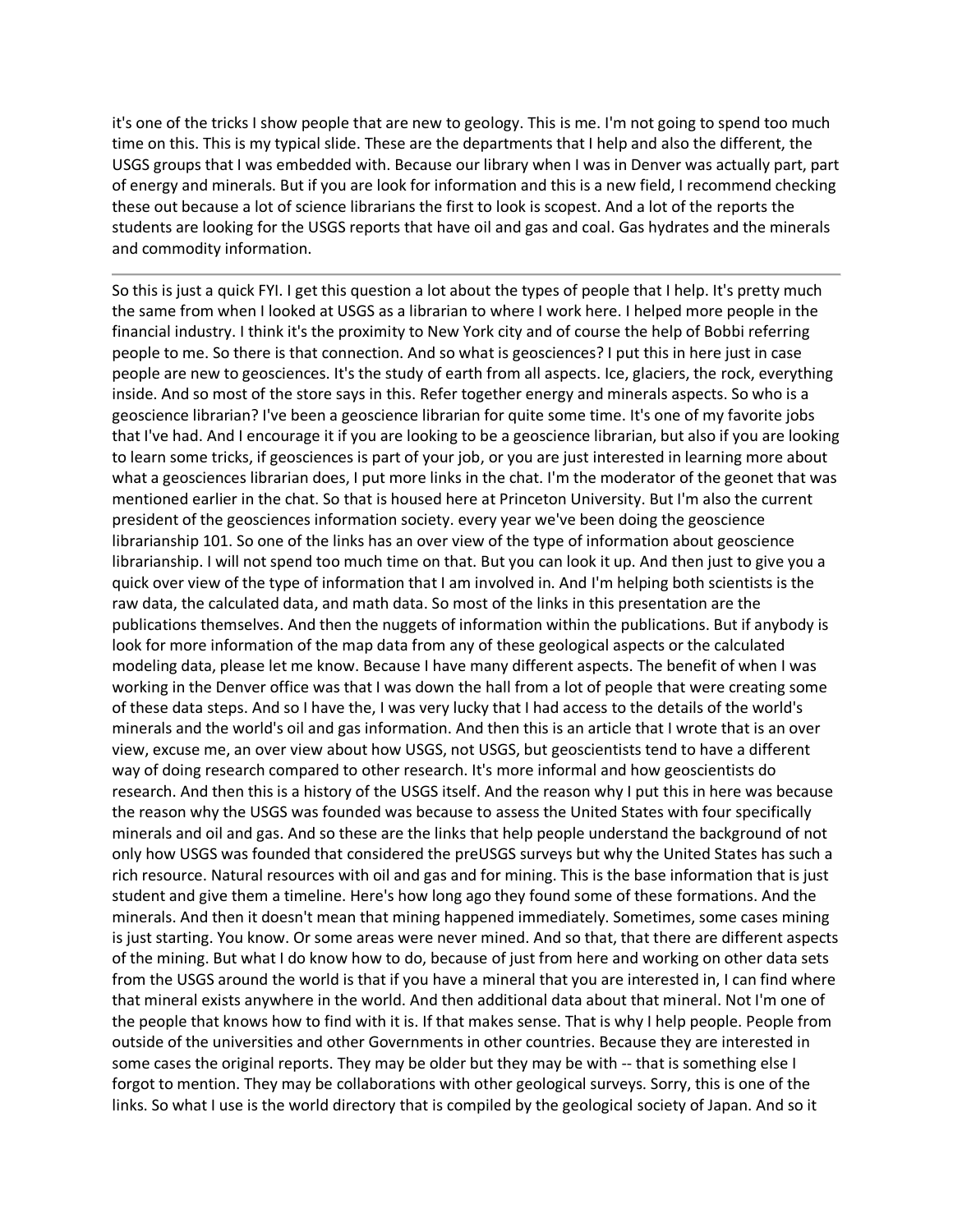has all the geological surveys in the world. I went through at one time and checked off pretty much almost every single one of them. Because join -- I just happened to work pretty much with every single companien. Either helping them with increase or I needed their help. So I like to show other people how to do it as well. Okay. So moving on.

I do the United States and worldwide. And the most common question they receive is, what are the different earth processes that create oil and gas, coal, minerals, and uranium and where are these? I can show different ways to find it and different types of information. Depending on the level of details that you need. Or that the person is looking for. If you are knew to -- some examples are the United States and Mexico. A lot of people have been interested in Mexico lately. So I put that in there. And then - sorry. I need another hand. And then also using the glossary of geology, if you get stuck add all with the terminology. And most libraries, university libraries, corporate libraries, et cetera, have access to the glossary of geology. If they have any type of geology or geosciences component. Because it's a standard reference book within the collection. If you are knew to geology, this is -- I think of it going this way. Back through time. Just because that is the way that I think. But the earth was one continent and then broke up. As it was breaking up, the different gynecologic processes were happening. Some states were colliding. That is who created the different mountain formations. And in addition to that, sea level changes. And so one reason why there is a lot of oil and gas in the middle parking lot of the United States, even up into Canada, is because of this historical western interior sea way. So I can show that also vertically down through time. But due to time, I will not going go through that in too much detail. If you want more information, just let me know. So this is a quick over view of -- I put this in here, because this is where I'm located. But also when we talk about stocks A lot of people think of New York city and the financial district. Buts is somebody head made a comment to me one time when I moved back east they wouldn't be around any oil and gas. But I'm like oh no there is still gas in the east. This is an example of the geology of New York city. And -- sorry. There we go. That's in the chat. This is a geology of New York city. So Princeton is here. And then this is long island. Manhattan island is right here. This is the geology. And so this is a pretty, this is still an interesting geological, this is, I did a lot of field trips when I was in college. In this part. So I still find it very interesting. But one of the aspects that the a lesion mountain Appalachian mountains is here. And it came out while I was here in Princeton about in Pennsylvania. And also there was a gas hydrates report that came out in September. So I had only worked here for a couple of weeks. And when this came out. And so I helped, started helping people immediately. Because they wanted to know more about hydrates. I said I used to work with people that have been doing these surveys as well. I explained it to the students and others as well. So there is that. And then this is another question that I received often both when I was at USGS and here in New Jersey. And so this is the world petroleum map. Assessments. And so these are different search options. So what happens is that -- what happens. When people have a question, a lot of times if they are a new student or new to the library, they will start using some of the typical science data bases and try to find this type of information. But a lot of the world assessments and a lot of the kingdom of Saudi Arabia and the Iraq geological survey reports are actually not in catalogs by title. And they are also not in the data bases, the science data base bus title or if at autoawl. Because they are Government reports. But this is a huge chunk of the data and the information that people are looking for are these reports. So these are just some examples of things that come up quite often. I was helping a lot of people with this particular report when it came out. When I was at the USGS. So these are kind of quick examples. And then Afghanistan is another topic that comes up quite a lot. So if you ever receive this question or looking for information, the one link that is the most helpful, the one at the bottom the user friendly keyword search data base, that is really helpful because it has by mineral and location of mineral. The other aspects from a finance standpoint, especially if they are students looking at potential investments and productions is this report here. The summaries and data packages of important areas of mineral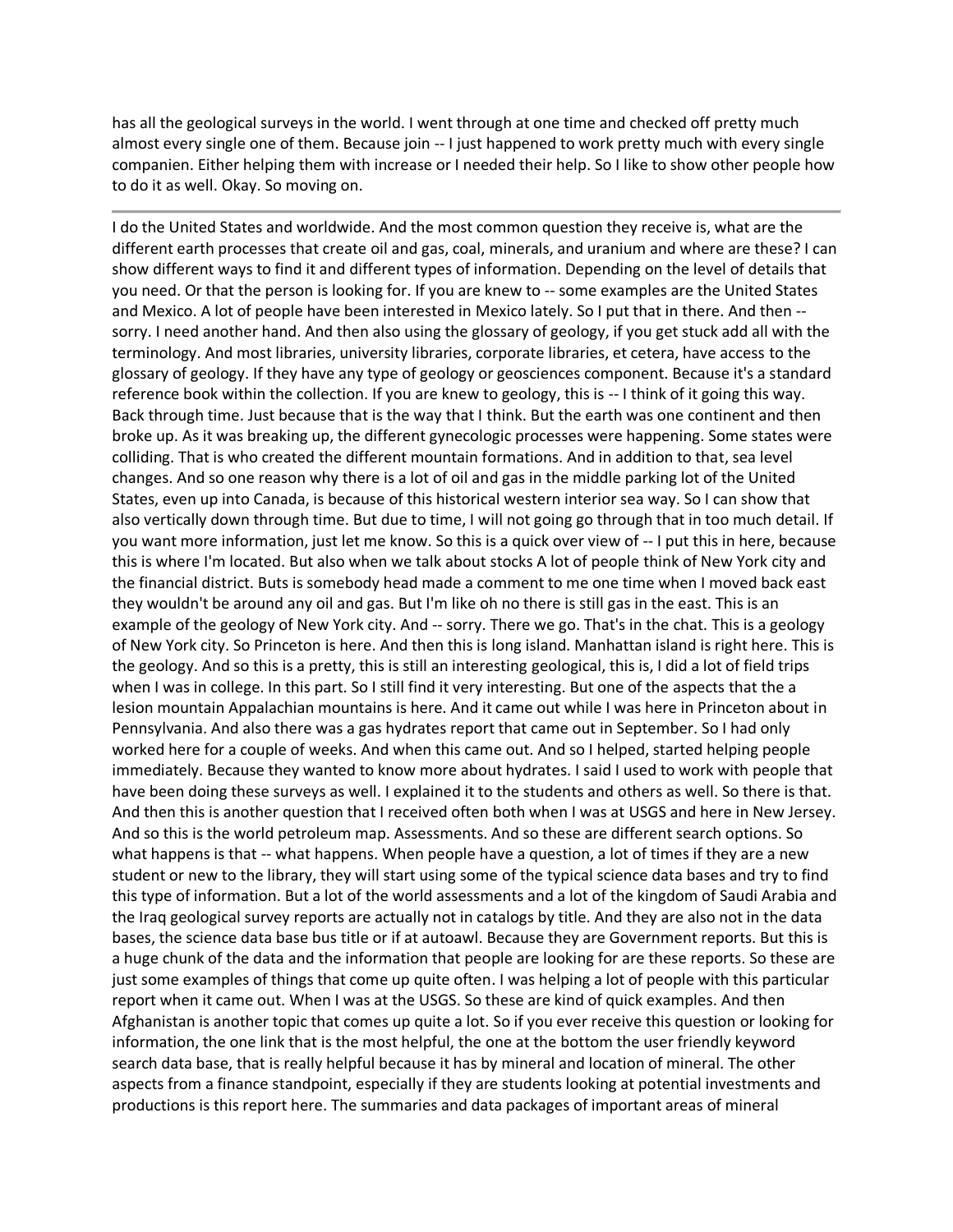investment and production opportunities in Afghanistan. And then coming into the mineral commodity information, this is one of the reports when I was at the USGS I used it pretty much every day. And here at Princeton university I continue to use it every day. Because almost every day a student or faculty member or another person just asking questions from me to the public community or another librarian is looking for either the rare earth or critical minerals or any type of mining operation or what type of mineral is the most mined and in a specific state or country. So this is the best place to go. And it's one of those things -- and the other question that comes up a lot because it's in the news from time to time, is that which minerals are the U.S. reliant on? And so this is the kind of thing that -- let me see. Did that not go through? Sorry, let me try to paste that again. There. Okay. So this is the mineral commodity summary. And it was published in early of 2020. And around in the next, usually they are published in February or March. So there will be another one that is 2021 that will be published soon. And they are probably the most popular report that I ever helped people with since in all of my years of being a librarian, helping people. And so it has the most information about the type of commodity and then the major import into the United States and what country. But there is other details as well. And this is one of the aspects that came up recently where it was the graphite. And so there is no graphite mine production. And this is a story that came out last week that university of Wyoming researchers found a way to create graphite using coal. So this is the kind of thing that if people are interested in new technologies and how things can change, it's kind of an interesting topic. The other aspect and also here. Graphite is on pages 72 and 73. If you have that open. And so the other aspect is if you are looking at the different types of dependency, this is a question that comes up a lot from students is they want the list of the 100% that the U.S. is dependent upon other countries. And this has it by the commodity and the country. and so the other aspect of critical minerals are this. And so this is my favorite way that it has ever been presented. And it's actually Incredibly, the feedback I received from -- oops. The feedback that I received from the students and a couple faculty members, this is the best presentation. If anybody happens to be listening from the USGS, this is great. This is the best way to convey the information. Because a lot of people do know the periodic table. To have the amount of percent of global production by country and then the element is exactly what people are look for. And so this has been one of the most popular documents that students and faculty have been interest the in. That I have been helping. So. Yes, I do have it. My favorite tool. Sorry, there is a question in the chat of my favorite tool I use to help publication. I tend to go to the top of the pages of minerals and energy. But of course I have to mention this even though. Okay. It's a great starting place. Because USGS works with so many international partners to do international geologic work. It's a great starting place. And I have a whole series of other places. But that is where I start first to see what they have done. So there is the critical minerals. And one of the things that has been coming up pretty much every day, for me, I'm not sure if it's for other librarians or not but it's critical minerals and the renewable energy. This is the type of question, and this is the page that I use the most. But there is more information. Just copy and paste this in. And so this is an example of solar panels. And so you need arsenic, for example. so when students are asking about how, what type of information they would need to have production increase the solar panels or other green energy, this is the type of information that I give them just so they know what minerals make the solar panels. And like wise I show on that same web page, it's the wind turbines and the batteries. The wind turbines, this is where it comes into the bigger aspect. There is rare earth you have to have for the wind turbines. So when you go into the, back to the mineral commodity summary, you can see the rare earths and where we are relying on them. The other aspects, which was common knowledge when I worked at USGS. Where was it on earth and who is mining it and who is processing it. It was hard to process in the United States. So they just opened the rare earth processing plant in Colorado. And so those are two stories and two different angles that when you received the P -- Fprocessing and you can Google it. And this is the -- this is probably if you are new to geoscience librarianship, this is probably the most important page. These pages are most important. I think that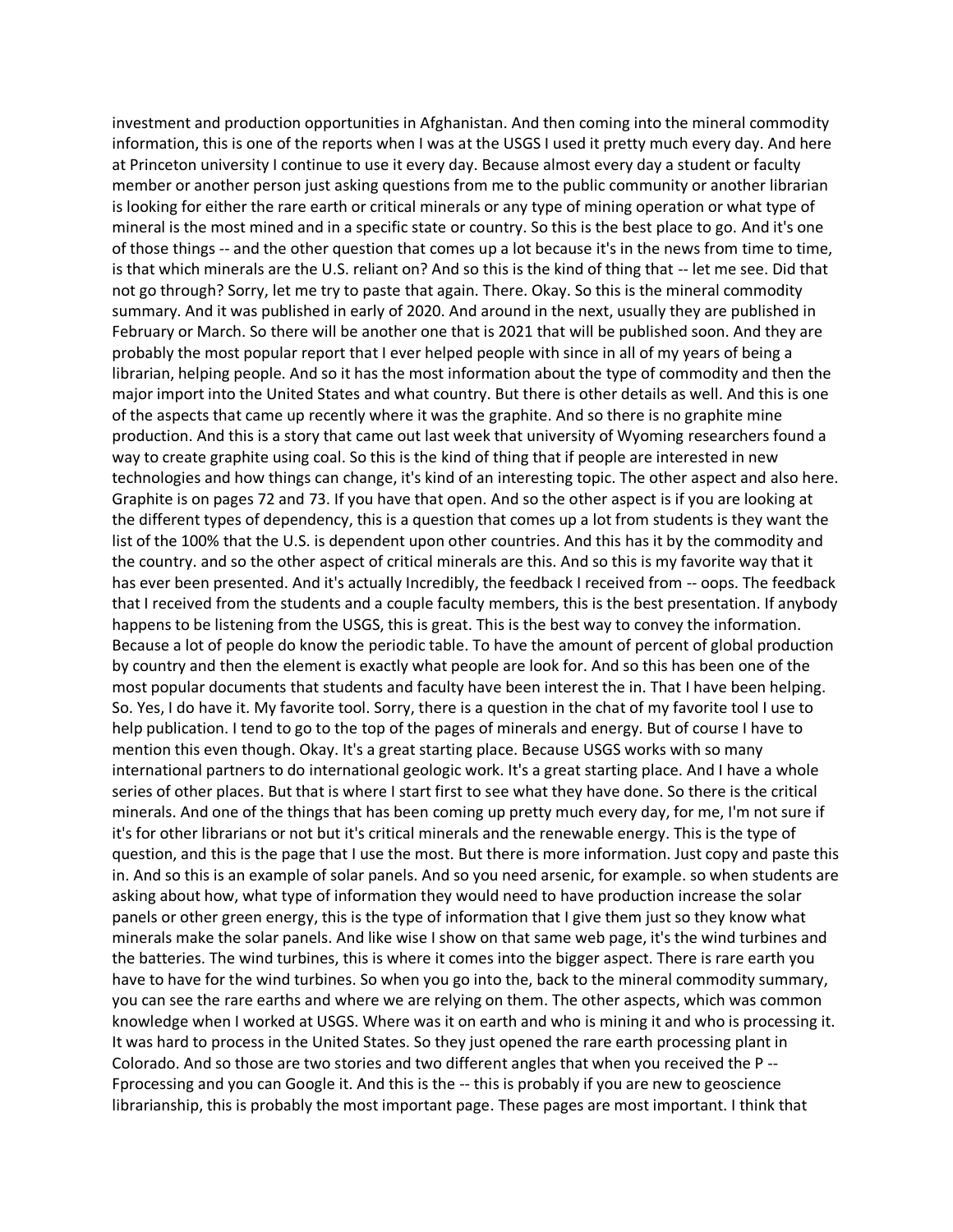they are pages 132 and 133. And so this is pretty much the question they get often. And when you go through, these are published annually. so you can go through each year and see how it has changed, as well. So one of the things that somebody asked me, it was actually a student and a couple faculty members. They wanted to know how I know a lot of this information off the top of my head, the current news. And what I do is every morning, because we have access to the New York times and the Wall Street journal apps through the academic version, and so I have the apps on my phone. And I have them set to specifically make sure I'm following oil, gas, coal, gas hydrates and all of that, and the mineral markets and mineral mining. Or on the other hand the world, et cetera. So I receive those alerts. And I also receive e-mails and energy wire is what I read a lot and also the other aspects. When I was at USGS and here at Princeton, at the bottom you can sign up and you can get the alerts and click what you are interested in. That is how I keep updated with everything. Another aspect is, just moving on, the geology societies. So these are if you are interested in mining and new aspects of mining, new minerals, any type of conversation, I highly recommend all of these. And so the SME especially. When I was involved, I lived in Colorado, I worked closely with the Colorado mining association. And I used to teach as part of their training, all about mining for teachers. So that is something if you want any copies of my old presentations, just e-mail me. Because I still have them from when I was in Colorado. And this is the upcoming SME and Colorado mining association annual conference, if you are interested in that. And also before I hand it off to Bobbi, I just wanted to reiterate that geology literally makes money. When I lived in Gwen e Denver, one of thes is protects I told people if they chance to stop by the U.S. mint and see how they made money. And so that was pretty cool. And that question comes up. I think everyone knows this. But if not, the pennys, the cents isn't 100% copper. There is zinc in it. So there is information about every, all of the money that is minted. So there is more information there. And then also, this came up in a conversation recently. And it was pretty interesting because they went through and we were talking about New York city and the financial district and Wall Street. And different aspects of it. And I remember this from when I was a kid. That the rocks in lower Manhattan they were metamorphic. That is where you are able to build the buildings and also have the weight of the financial district on top of it. Because you can have all of that and go up higher because of the rocks below. And so I wanted to include this because another aspect came up. So here's a map, the geologic map of Manhattan. Which is pretty interesting. So one of the reasons why it's also important is because the federal reserve bank of New York houses these very heavy bars, gold bars. And so this is what it looks like. And this is more information about the gold vault. And at this point, let me just post this link. So that is the link for the gold vault. And it's very heavy. And I know that it exists and I know there is gold in there, but I will refer to Bobbi for the other aspects of everything.

Yes. Good afternoon. I'm pleased to be here with Emily. As Emily said we've been working together since I showed up in 2017 and she showed up in 2018. So in finance, there are natural resource based commodities. And specifically as we are talking about mining, there are industrial metals like copper and aluminum, precious metals like gold and silver, when we were talking about other natural resources, there is forest, there are other materials that are commodities that are grown, rather than mined. In energy, there are different grades of oil that are traded. And we spoke briefly about the alternative energy also being dependent on certain minerals and clearly mining. Rare earths as much are not a traded commodity the way that Brent oil is or WTI or silver. There are numbers and people do buy and sell them, but it just doesn't have to be commodity or traded on an exchange. ETF's and exchange traded funds and exchange traded notes which tries to mirror the under lying price movements of the community. And there is stock trading. And companies whose fortune is tied to the under lying commodities. So how did I get here? I was an equity research analyst turned finance librarian. When its on Wall Street I did did a lot of research. Rather than being students, I was helping money managers and the buys tried to make money. Considering I wrote about technology, I wrote about changing industries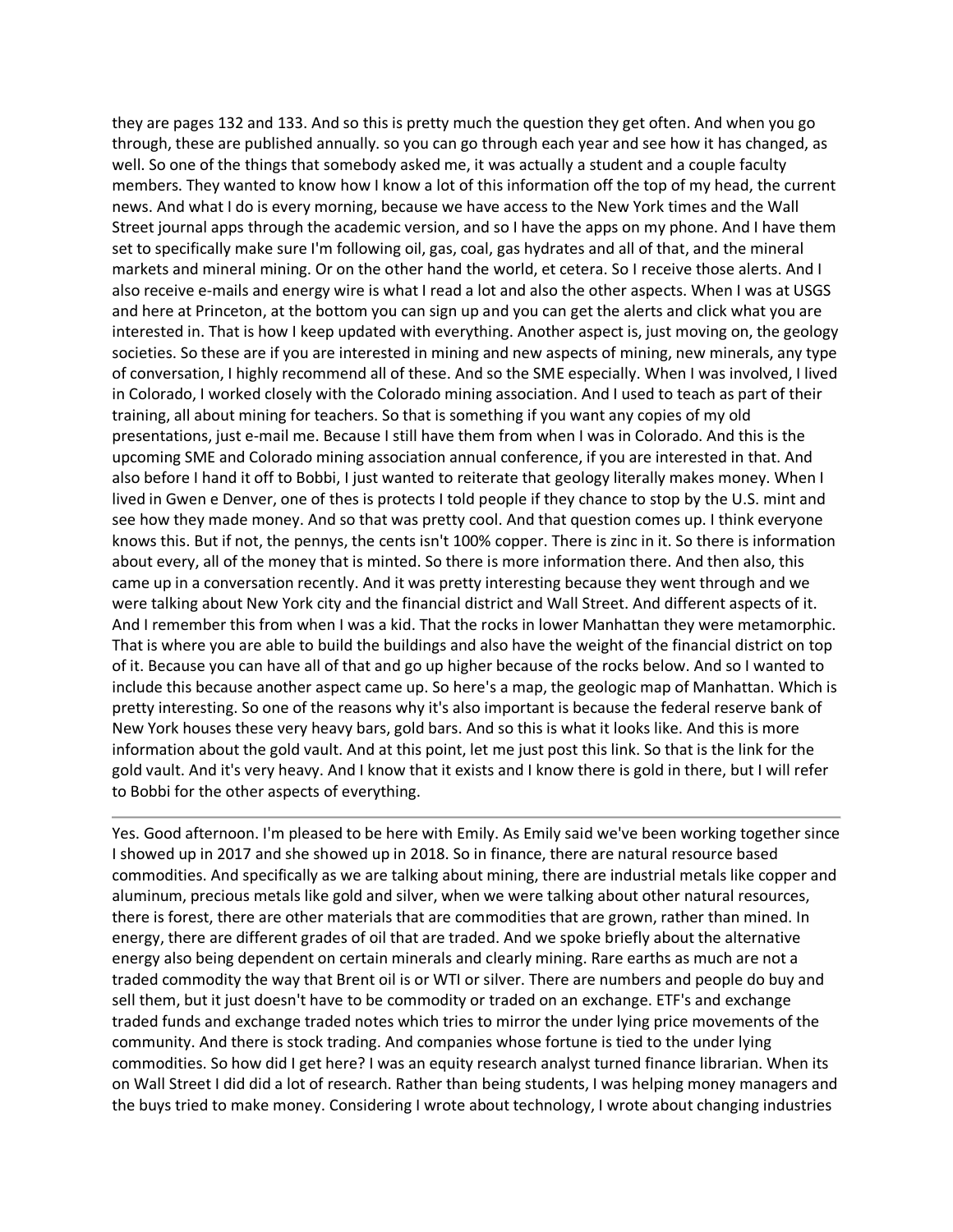and how the industry's evolution would change company values. When I think about finance, it's a rather broad definition of the management of money which includes everything from investing to saving and budgeting and forecasting. With the active investing meaning, putting money intos a sects with the goal of generating income or putting money into an asset now with the hope that it will increase in value over time. And as I mentioned, if you want to work invest in the commodities and in this market, and have a basis be of these commodities, there are a handful of ways to do it. Mostly companies -- stocks of the companies that are based on these commodities. ETN's and ETF's. And there are different levels of risk and leverage and costs in the mix of trading these securities. As Princeton's finance librarian, I help researchers find the materials they need for their independent work and research. As such, I curate the resources. I try to make sure Princeton has the resources for anyone doing work in finance. And as Emily put up, yes, accordingly to know what the per tent resources are, I snapped to date on the trends in finance and finance research. Reading the Wall Street journal, the financial times, economists times, and listening to Bloomberg and reading Bloomberg's web page. So I held a similar constituent to see what heply helps. And now getting on to more physical fun stuff. This is a picture of the entrance and the vault in the basement of the federal reserve. Whenever you can see in the back of the picture, you can see some of the gold. Right now in the federal reserve in the basement, there is a gold vault. \$650 billion in in gold bars. The bars weigh 2700 found the gold of other countries because it is a safe place to keep your gold considering the U.S. has been a safe country for generations. Or more safe than others. I would highly suggest taking the New York fed tour. After once inman hasn't tan once COVID is over and reopens. Not only does it take you to the basement to see the gold, it also discusses the operations of the federal reserve bank and monetary policy. There are 12 federal reserve banks. But the one in New York is the only one that has the gold vault. Now I'm sharing this picture of crude oil prices per barrel. And if you notice in March of 2020 with the big dip, Emily and I ended up getting on the phone to each other to discuss this. And if you remember, that was right at the beginning of COVID and us getting locked down. And there was more supply of oil than there was demand for oil. So all of a sudden on a day that the commodity that was supposed to be delivered, there was no easytous Place to have oil delivered and to store oils, there was a cost. And enhanced oil that day went down to a loss of \$37 a barrel because there was a cost in having to store the oil because a normal storage places was full. However, that was, let's hope a once in a lifetime moment. Considering oil is, a lot of the fuel of our economy. And as the country's economy picks up, hopefully oil will never drop to those levels again. Again, I used the federal reserve site, the St. Louis fed, and the data source is called Fred, and it has excellent economic resources on it. And a breath of economic resources. To show you also, I picked gold, which is toe show you the pricing data that they have. Just an example of two of the commodities that they have pricing data for. I went with the default. It goes back many, many years. And you can also change the frequency and download the data behind these commodities. I'm showing the following, which is the data behind those charts. And nicely for people doing research, it includes the suggested citations so you don't have to do the hard work of trying to get nice right. And it will give you the different ways to present it for you. It also will tell you the sources of their data which is always very interesting for librarians. But also for researchers. Can you hear me now? Apparently there is a sound problem? I'll keep talking.

I can hear you fine, Bobbi.

When you are investing, it's important that you do your research, that you know what you are investing in. People often spend more time doing research on getting a house or a car than they do on their own investments, even though more money they mean migrate into investments than your home or car. Ed bar, which an SEC securities and exchange committee commission has a site which has all the regulatory filings. And whether or not you are look at a fund or a company, read the materials about the company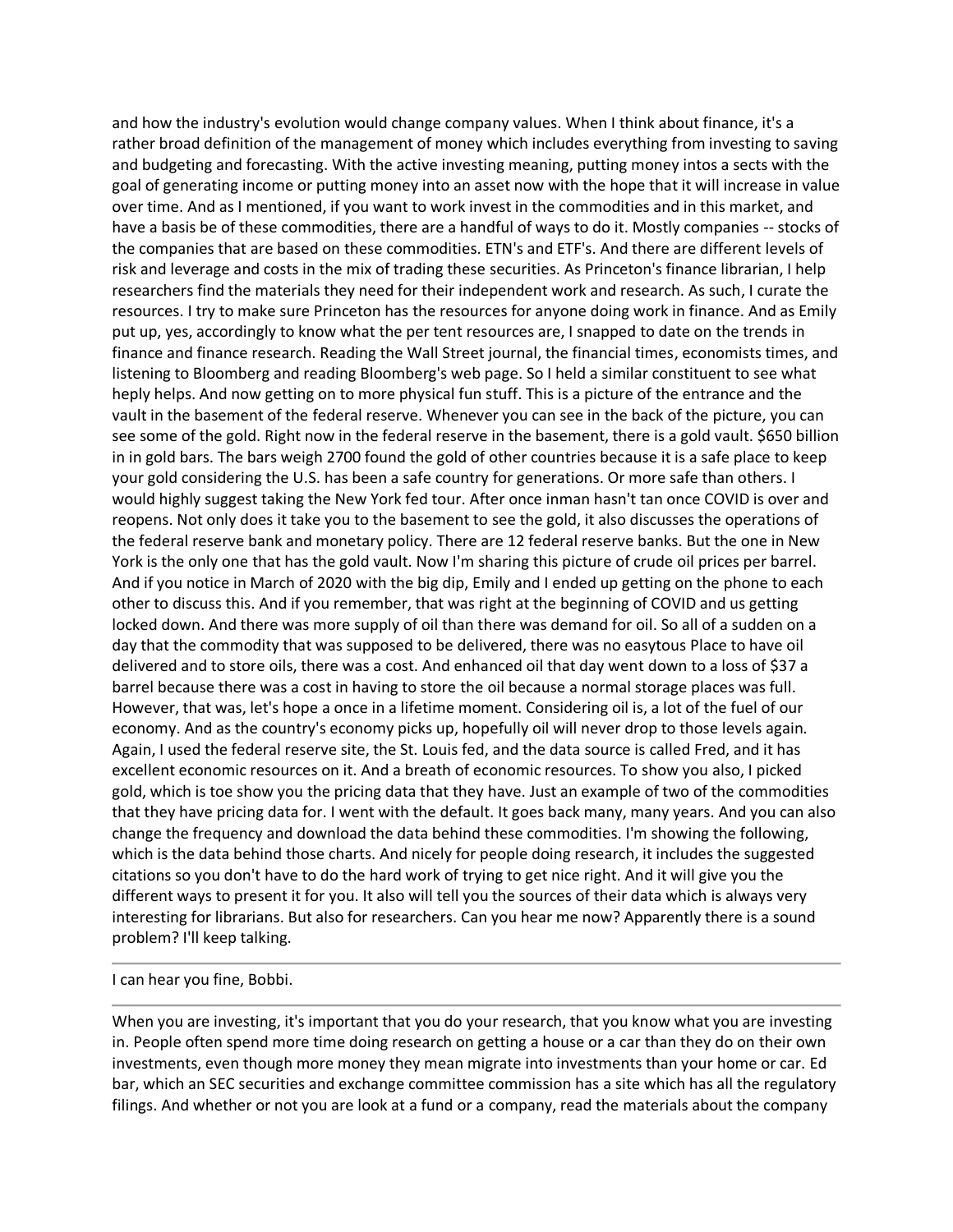and about the fund and realize what it is holding. Because you want to know, you want to do your research so you understand the risk and potentially rewards of what you are investing in. I don't need to go through this whole page, but these are some of the document types and what materials are in those kinds of documents. Here are some Government resources that are very, that are solid, good resources for data. And as I said, the SEC side has for the SEC filings. The tool from financial industry regulatory authority also can help you analyze different funds. These are the Government resources. Here are a handful of more commercial based resources and new based resources that will help you stay up to date on the trends in these markets and what is going on financially for the commodities. There is a ton more information about different trends and how to do further research, please contact me and I can help you go through this. But this was more of an over view of what is available and what can be done. And so I'm going to flip to the last slide and open this up to questions. So Joe and Emily, back to you guys.

Thank you, so much, Emily and Bobbi. Fantastic presentation. Do we have any questions? Let's see. Hold on a second here. Please put your questions in the chat box. It looks like Emily put a lot of links going into chat. Which was good. We talked about the favorite tool. You talked about that earlier. Okay. No questions yet. Does anybody have any questions? Sometimes the presenters are so thorough that they cover everything. Here we go. Nicholas says, do you have any recommendations for best data bases/resources for librarians supporting vat graphers sent mentologists and paleontologists.

I think that is for me.

I think that is for you.

Yeah.

So I would say there is several. So there is -- if you are look for the center dig few, then use the national gynecologic math data base and the pub warehouse and geoscience world. Within geoscience world, they have the world's center dig few and any maps and figures from any journal articles or other aspects. So that is one of the best sources. To start there for easily searchable things. It's geoscience specific for bib low graphic information. But the data, if you are looking for the raw data, a lot of that is housed at USGS. If it's minerals -- there is no Mrs. Data. It's mineral resources data. And then also go to energy.usgs.com. They have collaborate internationally a w a lot of the different cross sections and the data, data. I can help addition fallly. Or you can contact USGS directly. I would contact the group. If it's oil and gas, contact energy. If it's minerals, contact minerals.

Thank you. Laura asked, best place to find historical stock and historical weather info.

I will take the stock and I will throw weather over to Emily. Stock prices are actually not public information. They are part of, they are commodity of the New York stock exchange or NASDAQ. And companies like Yahoo and other portals buy the data or work with the presenter to present them. For publicly available at a university you may have many other sources. But if you want something that is public, Yahoo finance you can get historic stock prices through that. And the problem, an issue you might have is, survivorship, if the company is no longer trading it, it may be harder to find the stock prices for a company that has been merged or acquired. But for presently traded companies, Yahoo finance should be fine. And Emily, historic weather data?

Historical, well some historical stock and weather together --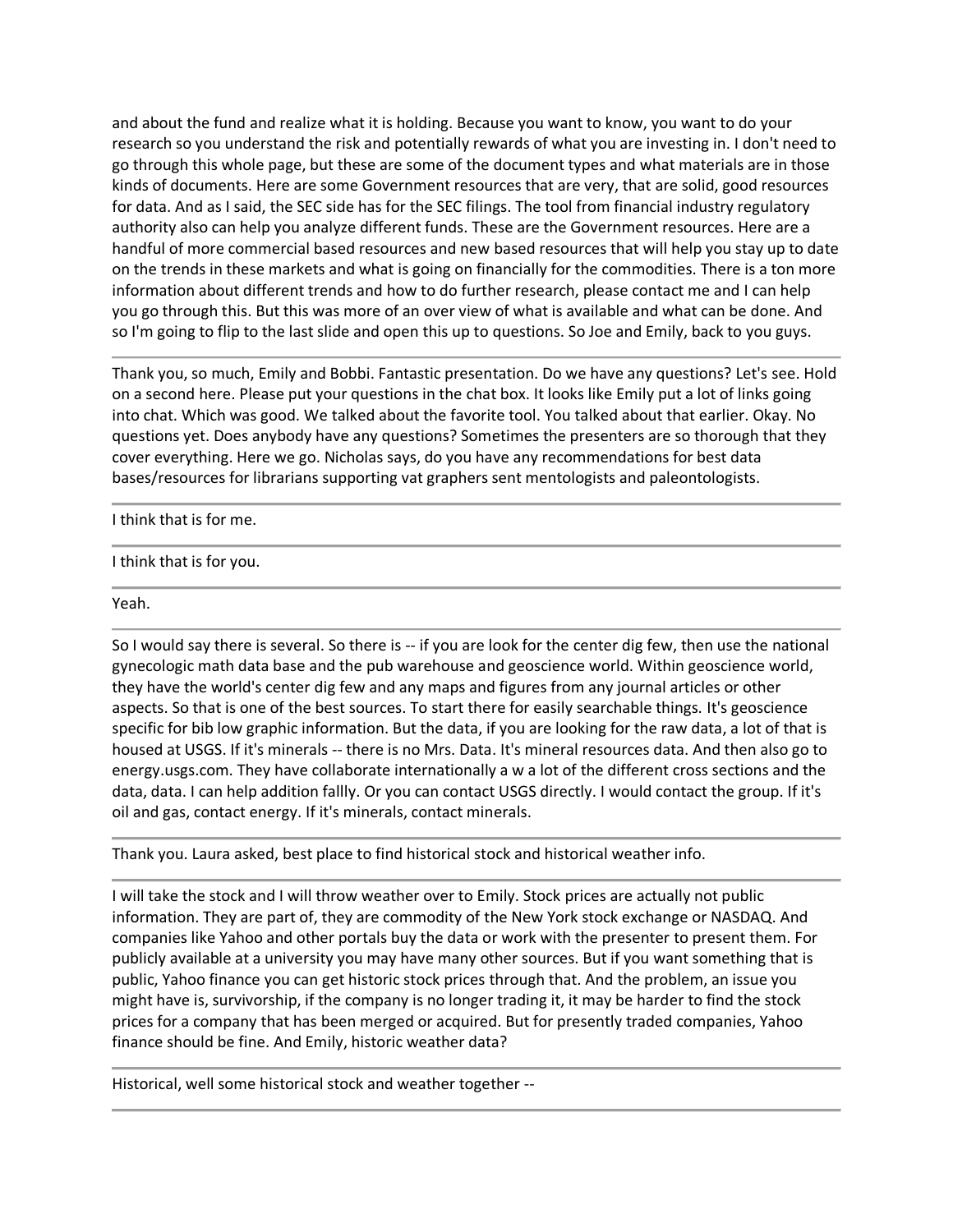No, I think it's weather separate.

Okay. There was commodity historical stock information from some books back in the old times. Like the late 1800s, early 1900s. Back then there was some type of price information. But historical weather is NOAA. They have information for not just the United States but the world. And that is actually I have a whole presentation about that. It's one of the older presentations I did this summer.

Okay.

I think there was a question can you rip off --

Yeah. Let me read that. Kathleen, Bobbi, can I rip off great characterization of your slide?

Please go ahead.

And then let's see. Somebody wants the presentation. That will be on our website in about a day. Cori, could you put the satisfaction survey and the link to our archive in the chat? Please fill out this satisfaction survey if you will. And somebody gave me the pronunciation. I guess I mangled something. I don't know. I must have -- maybe I did it again. I don't know. Okay. Here we go. There is the webinar satisfaction survey. Please fill that out. And there are the links to past webinars and all, just about all of Emily's should be in there. And this one today will be in there tomorrow and the next day. So keep those questions coming in. We have some time. Let me just go into a few wrapup comments. I would like to thank Emily and Bobbi for a fantastic webinar. I really loved it. And thank you Cori for doing tech support work, as you always do. The next webinar for January is Thursday, the day after inauguration. January 21 entitled presidential pets through the ages. The presidents, the pets, the research on animal care and the importance of animals in our lives. That should be a good one. You will receive notice for all of our webinars as you sign up for alerts. At FDLP.gov. And if you want to volunteer to do a webinar, we have that link, FDLP.gov, home page is a link to volunteer. And we'd love to have somebody in addition to Emily and Bobbi volunteer to do webinars for us. Let's see if we've got some questions here. Oops. Getting some shoutouts from different people. Let's see. I'm curious about your thoughts, perspectives on the recent news about trading water as a commodity. That is interesting. Any thoughts on that Bobbi or Emily?

Yes, this is Bobbi. There is an ETF, I believe, on water processing that is supposed to be traded based on water availability in the south. I believe the southwest. But I believe they are going to -- it probably going to happen over time. But right now it is not a formalized market as such. I think as we continue to have water be an issue, it most likely will be treated more like a commodity and a higher priced commodity than it currently. But that will take a long time to develop.

And Victor you mentioned Peter. Great presentation. Getting a bunch of shoutouts here. Any examples of the type of confidential, let me see. To me privately. I don't understand that, Marie. If you could -- I don't understand that. Unless you meant any examples of confidential inquiries from researchers. I don't know if that was privately to me. But any other questions for Bobbi and Emily? This is great. This is another edition of Emily's past webinars. If you put all of these together, you could make a fantastic book. Always terrific. Any last questions? We have a little bit of time. This was timed perfectly. My colleagues are getting on me for going over the time limit. But this is timed beautifully. Both of you a fantastic job. More shoutouts. Time for a last question if you've got it. I think you covered everything. Thank you. Looking forward. It's almost 3:00. They tell me I should stop. Maybe I will close things out as